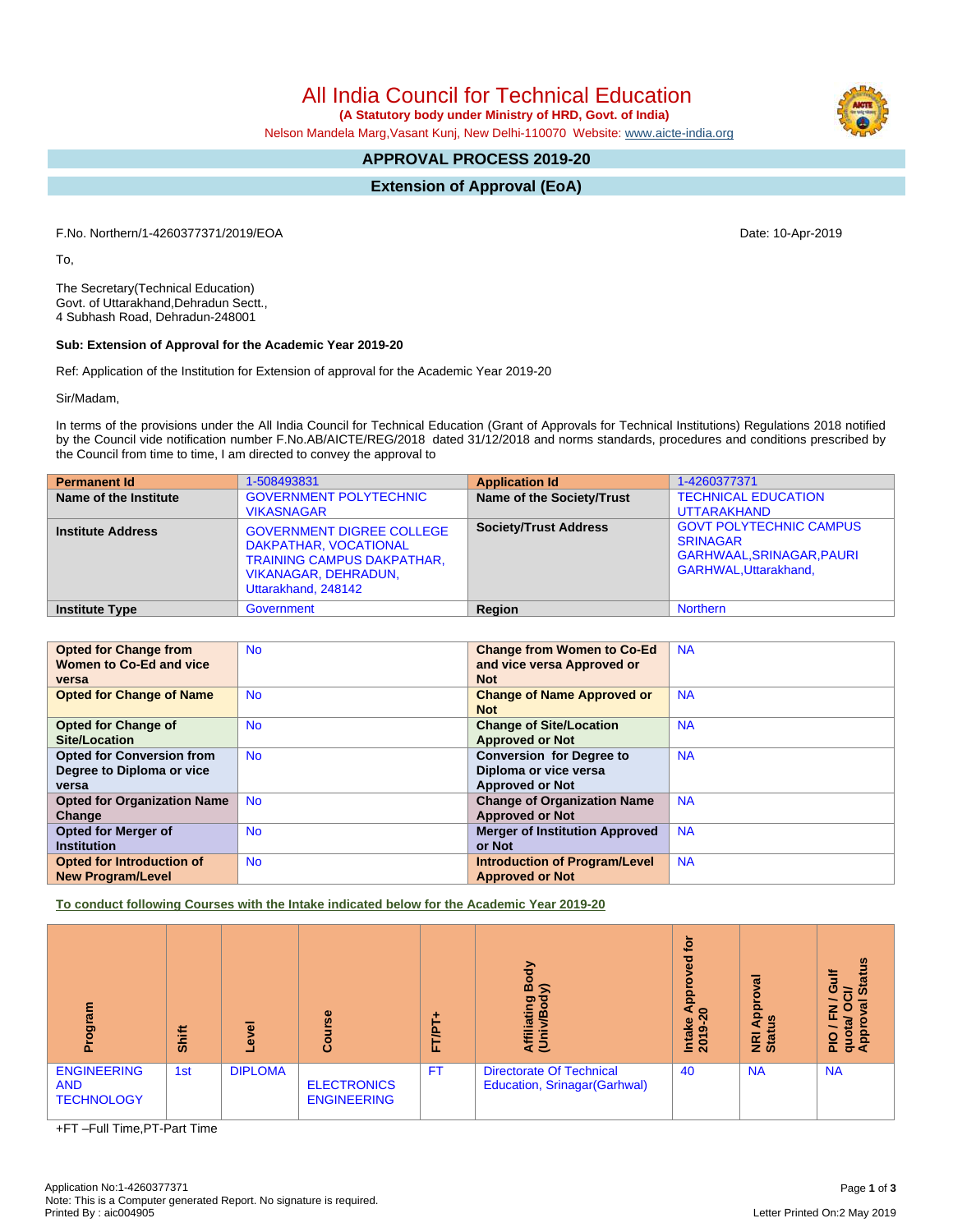| <b>Particulars</b>                                            | <b>Deficiency</b> |
|---------------------------------------------------------------|-------------------|
| <b>Other Facilities Deficiency</b>                            |                   |
| Food Safety and Standards                                     | Yes               |
| Atleast 5 MoUs with industries                                | Yes               |
| <b>Amenities Area Deficiency</b>                              |                   |
| Cafeteria                                                     | Yes               |
| <b>Instructional Area Common Facilities</b>                   |                   |
| <b>Computer Center</b>                                        | Yes               |
| Library & Reading Room                                        | <b>Yes</b>        |
| <b>Instructional Area- ENGINEERING AND TECHNOLOGY-Diploma</b> |                   |
| <b>Drawing Halls</b>                                          | Yes               |
| Seminar Hall                                                  | Yes               |

**GOVERNMENT POLYTECHNIC VIKASNAGAR** is hereby informed to submit the compliance of the deficiencies mentioned above to the Regional Office within a period of **6 months** from the date of issuance of this letter failing which the council shall initiate strict action as defined in Approval Process Handbook 2019-20 during the subsequent Academic Year.

In case of any differences in content in this Computer generated Extension of Approval Letter, the content/information as approved by the Executive Council / General Council as available on the record of AICTE shall be final and binding.

Strict compliance of Anti-Ragging Regulation: - Approval is subject to strict compliance of provisions made in AICTE Regulation notified vide F. No. 37- 3/Legal/AICTE/2009 dated July 1, 2009 for Prevention and Prohibition of Ragging in Technical Institutions. In case Institution fails to take adequate steps to Prevent Ragging or fails to act in accordance with AICTE Regulation or fails to punish perpetrators or incidents of Ragging, it will be liable to take any action as defined under clause 9(4) of the said Regulation.

### **It is mandatory to comply all the essential requirements as given in APH 2019-20(appendix 6)**

NOTE: If the State Government / UT / DTE / DME has a reservation policy for admission in Technical Education Institutes and the same is applicable to Private & Self-financing Technical Institutions, then the State Government / UT/ DTE / DME shall ensure that 10 % of Reservation for EWS would be operational from the Academic year 2019-20 without affecting the percentage reservations of SC/ST/OBC/General . However, this would not be applicable in the case of Minority Institutions referred to the clause (1) of Article 30 of **Constitution of India.**

> **Prof. A.P Mittal Member Secretary, AICTE**

Copy to:

- **1. The Director Of Technical Education\*\*, Uttarakhand**
- **2. The Registrar\*\*,** Directorate Of Technical Education, Srinagar(Garhwal)
- **3. The Principal / Director,** Government Polytechnic Vikasnagar Government Digree College Dakpathar, Vocational Training Campus Dakpathar, Vikanagar,Dehradun, Uttarakhand,248142
- **4. The Secretary / Chairman,** Technical Education Uttarakhand Govt Polytechnic Campus Srinagar Garhwaal.